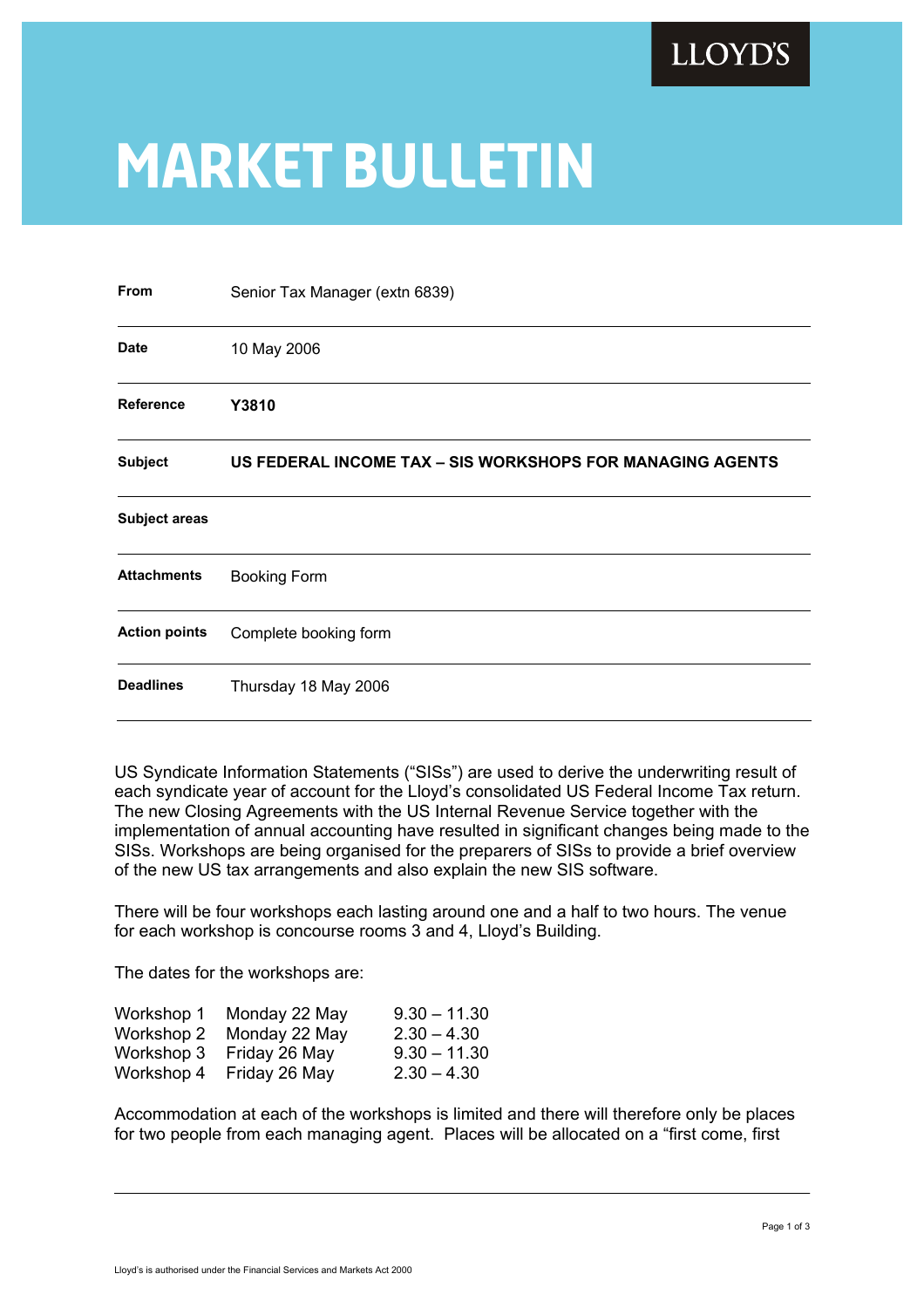served" basis. If you are able to attend one of these workshops, please complete the attached form.

 If you are unable to attend any of the workshops on the dates planned but would like further guidance on the preparation of the SIS please indicate this on the attached form.

 Completed forms should be returned to Sophie Thorne of Lloyd's Taxation by Thursday 18 May 2006.

Email: sophie.thorne@lloyds.com or Fax: 020 7327 5559

This bulletin is being issued to managing agents.

Juliet Phillips Senior Tax Manager